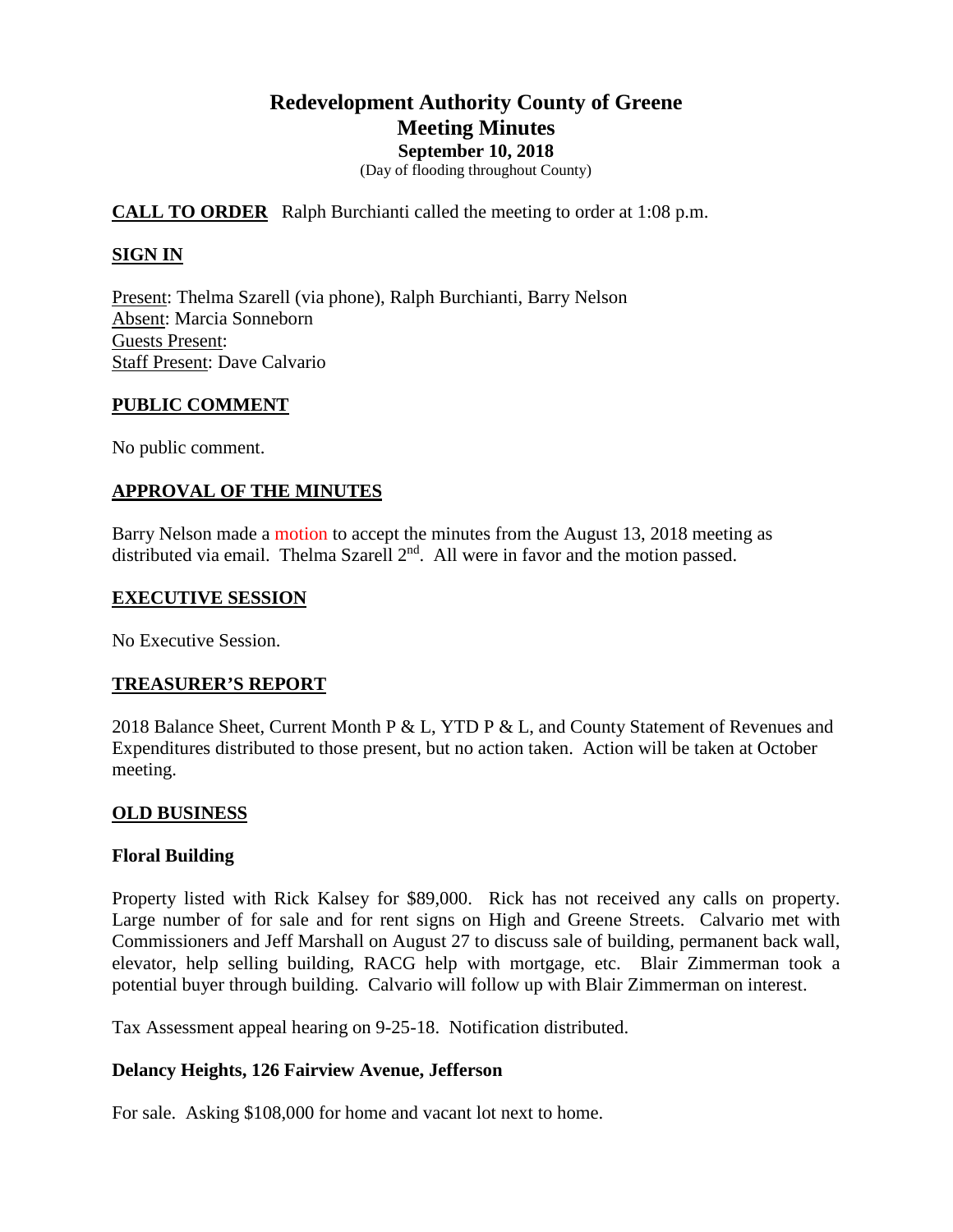# **Nazer St. Remediation and Stabilization Update**

\$75,000 PHARE grant to Greene County Habitat for Humanity to build one home on E. Franklin St, Waynesburg.

Calvario working on letter to PHARE to reallocate \$75,000 from Nazer St. Remediation and Stabilization project to Clarksville (Pitt Gas) for community stabilization.

## **Old Rogersville School Development**

Units are not complete. Getting closer to completion. Final payment of approximately \$25,000 due to Hughes Corporation when finished.

## **Discussions with Morris Township Supervisors**

Threshold Housing to start USDA Rural Development Self-Help development in early 2020 in Nineveh. Thelma Szarell said she has been attending Township meetings regarding development. 2018 PHARE application due 10-19-18. Recipients announced April 2019.

#### **Pitt Gas Properties, Clarksville**

Patsy Bell has two properties in Pitt Gas she would like to relinquish to RDA (duplex and single-family home). Title searches revealed liens on both properties. HSBC holds mortgage. No action will be taken by RACG and we will wait for homes to come up during Judicial Sale.

#### **Benedum Foundation Grant—Blight Study**

Discussing potential third round of Benedum Foundation grant with Chris Gulotta on an economic development piece to include: Old Bank in Rices Landing, Floral Shop, and Greensboro. PA Housing Alliance will submit grant application this fall to Benedum.

#### **HOA for Rogersville Town Homes**

Calvario working with Colin Fitch to make documents simple.

#### **Howard Contracting Lawsuit**

Howard is disputing our counterclaim to obtain relief on improper installation of French drains. Scheduling Conference will be held on September 26, 10 a.m.

#### **Land Bank Law**

Calvario will research SB 667 and report at future Board meeting.

#### **NEW BUSINESS**

1. Consider redoing Land Installment Purchase Contracts for 252 Cherry Alley, Waynesburg; and 1880 Jefferson Rd, Rices Lading. Both Land Contracts have been extended multiple times. Calvario reported that in conversation with Victoria Murry (1880 Jefferson Rd), she will receive inheritance from her dad's death in next 3-6 months and plans to pay off Land Contract.